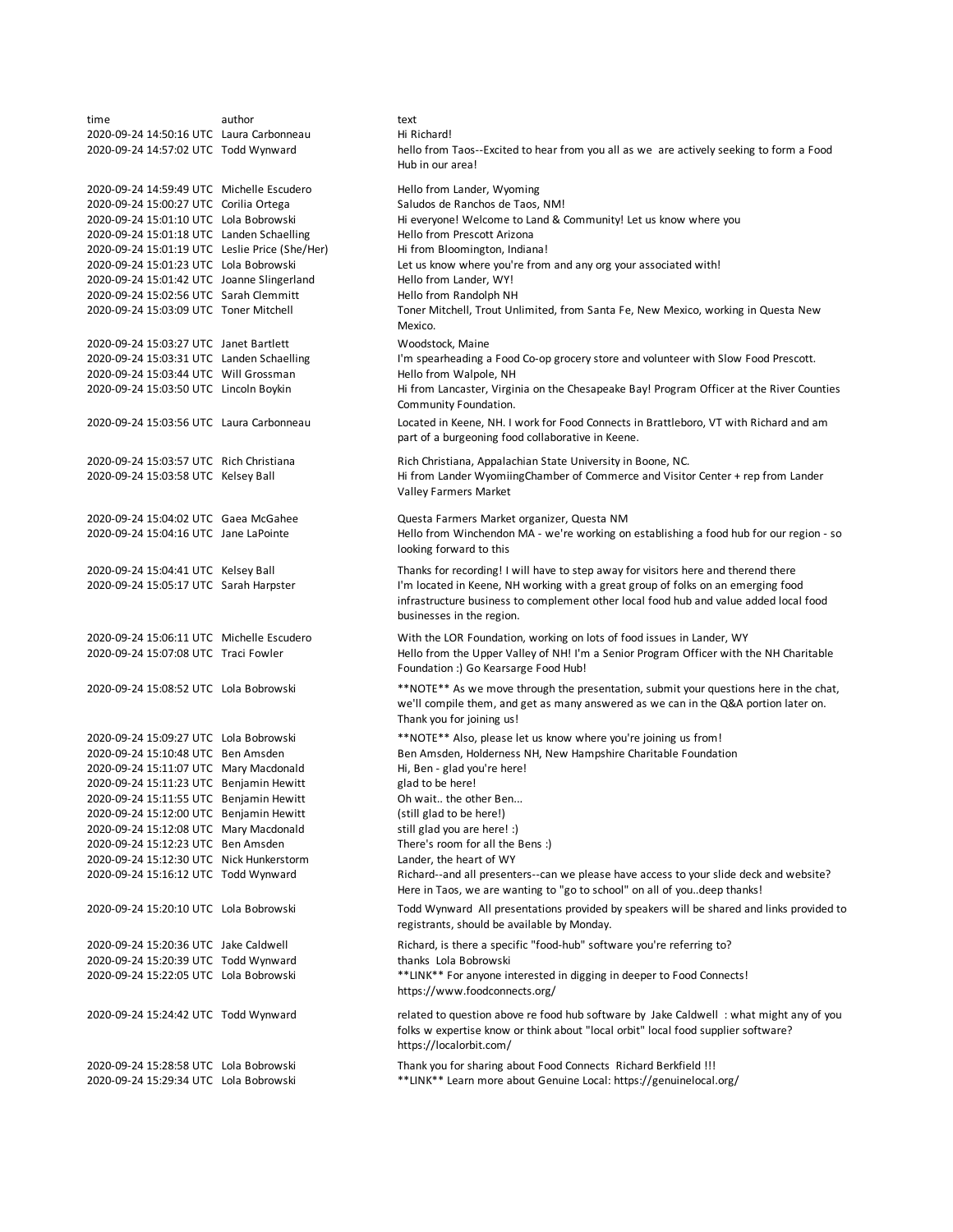| 2020-09-24 15:29:42 UTC Sara Levinson                                                                                                                                                                                                                                                                                                                                                                                                                                                                                                                                                                                                                |                                                     | In Page County, VA we are working on starting a local food system. Working with a<br>Harrisonburg, VA based organization called Local Food Network that is developing<br>software to help connect small producers with larger buyers (e.g. hospitals) who want to<br>buy from local smaller producers. Dustyn Vailles is the contact there.                                                                                                                                                                                                                                                                                                                                                                                                                                                                                                                               |
|------------------------------------------------------------------------------------------------------------------------------------------------------------------------------------------------------------------------------------------------------------------------------------------------------------------------------------------------------------------------------------------------------------------------------------------------------------------------------------------------------------------------------------------------------------------------------------------------------------------------------------------------------|-----------------------------------------------------|---------------------------------------------------------------------------------------------------------------------------------------------------------------------------------------------------------------------------------------------------------------------------------------------------------------------------------------------------------------------------------------------------------------------------------------------------------------------------------------------------------------------------------------------------------------------------------------------------------------------------------------------------------------------------------------------------------------------------------------------------------------------------------------------------------------------------------------------------------------------------|
| 2020-09-24 15:30:01 UTC Lola Bobrowski                                                                                                                                                                                                                                                                                                                                                                                                                                                                                                                                                                                                               |                                                     | **LINK** Learn more about The Belknap Foodshed: http://genuinelocal.org/wp-<br>content/uploads/2020/01/The-Belknap-Foodshed-at-GL-Overview.pdf                                                                                                                                                                                                                                                                                                                                                                                                                                                                                                                                                                                                                                                                                                                            |
| 2020-09-24 15:35:40 UTC Richard Berkfield                                                                                                                                                                                                                                                                                                                                                                                                                                                                                                                                                                                                            |                                                     | I will be sharing the presentation. There are a lot of Food hub software options. None, in<br>our opinion, are a perfect fit. Local Food Marketplace has worked for a lot of hubs. We use<br>New Hampshire based Harvest to Market. I've heard mixed reviews on Local Orbit.                                                                                                                                                                                                                                                                                                                                                                                                                                                                                                                                                                                              |
| 2020-09-24 15:36:15 UTC Todd Wynward<br>2020-09-24 15:36:20 UTC Lola Bobrowski<br>2020-09-24 15:37:19 UTC Lola Bobrowski<br>2020-09-24 15:37:42 UTC Sara Levinson<br>2020-09-24 15:38:09 UTC Lola Bobrowski<br>2020-09-24 15:38:39 UTC Mary Macdonald<br>2020-09-24 15:38:44 UTC Mary Macdonald<br>2020-09-24 15:39:06 UTC Todd Wynward<br>2020-09-24 15:42:14 UTC Michelle Escudero<br>2020-09-24 15:43:43 UTC Mary Macdonald<br>2020-09-24 15:43:56 UTC Michelle Escudero<br>2020-09-24 15:45:10 UTC Rachel Brice<br>2020-09-24 15:45:24 UTC Janet Bartlett<br>2020-09-24 15:45:41 UTC Nick Hunkerstorm<br>2020-09-24 15:48:31 UTC Adrienne Krulis |                                                     | thanks for that Richard Berkfield !<br>Thank you Mary Macdonald !!!<br>**LINK** Explore more about the Kearsarge Food Hub: https://www.kearsargefoodhub.org/<br>Great info Richard. Thanks!<br>**NOTE** Remember to share your questions with us!! :)<br>www.genuinelocal.org<br>www.belknapfoodshed.com<br>so great and informative Mary Macdonald !<br>YES say yes to everything to listen, connect and figure out what is needed and wanted<br>Thanks Todd Wynward We use Local Food Marketplace and are very pleased with it overall<br>wow a real community hub not just a food hub<br>Super stoked to be hearing from Kearsarge Food Hub/Sweet Beet Market :- )<br>Michelle Escudero I agree, it is a beautiful story.<br>what collective acreage supports this system?<br>Nick Hunkerstorm Not sure about Sweet Beet, but check out https://agrariantrust.org/ for |
| 2020-09-24 15:48:49 UTC Nick Hunkerstorm<br>2020-09-24 15:49:07 UTC Nick Hunkerstorm<br>2020-09-24 15:51:42 UTC Lola Bobrowski<br>2020-09-24 15:52:23 UTC Traci Fowler<br>2020-09-24 15:52:40 UTC Andre Cantelmo<br>2020-09-24 15:52:47 UTC Rachel Brice                                                                                                                                                                                                                                                                                                                                                                                             |                                                     | help with connecting with communal acreage resources and guidance<br>What is the distance of aggregation? How far to vendor travel to drop their product?<br>Thanks Adrienne Krulis<br>Hi Rachel Brice !! :)<br>Can folks comment on whether or not they accept EBT cards?<br>yes<br>There may not *always* be an issue with affordability. One thing to remember is that<br>"cheap" food is cheap because it's *subsidized*. So there is a lot of room for policy work to<br>move the needle on where those subsidies are pointed; if they go the way of supporting<br>the ability of smaller farmers to make a living, the price for customers could come down.                                                                                                                                                                                                         |
| 2020-09-24 15:52:56 UTC Andre Cantelmo<br>2020-09-24 15:54:10 UTC Landen Schaelling                                                                                                                                                                                                                                                                                                                                                                                                                                                                                                                                                                  |                                                     | Three River does<br>Rachel Brice That's very true. I believe it's been calculated that if dairy and meat subsidies<br>were given to small-scale producers that their produce could be given away.                                                                                                                                                                                                                                                                                                                                                                                                                                                                                                                                                                                                                                                                         |
| 2020-09-24 15:54:22 UTC Rachel Brice<br>2020-09-24 15:54:32 UTC Lola Bobrowski<br>2020-09-24 15:54:34 UTC Nick Hunkerstorm<br>2020-09-24 15:54:47 UTC Gaea McGahee<br>2020-09-24 15:54:56 UTC Todd Wynward<br>2020-09-24 15:55:07 UTC Landen Schaelling                                                                                                                                                                                                                                                                                                                                                                                              |                                                     | exactly<br>Thank you ?MENTION_NAME=Lauren/sHoward/s&/sFrance/sHahn/s__&ID=1697990 !!<br>Lander Valley Farmers Market accepts EBT<br>thank you - so helpful<br>fantastic info ?MENTION_NAME=Lauren/sHoward/s&/sFrance/sHahn/s__&ID=1697990<br>Prescott Farmer's Market accepts EBT and utilizes the Double Up program (so you could<br>say the food is half priced through EBT)                                                                                                                                                                                                                                                                                                                                                                                                                                                                                            |
| 2020-09-24 15:55:15 UTC Landen Schaelling<br>2020-09-24 15:56:08 UTC Will Grossman<br>2020-09-24 15:56:09 UTC Gaea McGahee                                                                                                                                                                                                                                                                                                                                                                                                                                                                                                                           |                                                     | Food cooperatives also can qualify for Double Up<br>No screen yet<br>Questa Farmers Market accepts EBT too and participates in the Double Up program (yes<br>food is half priced through EBT)                                                                                                                                                                                                                                                                                                                                                                                                                                                                                                                                                                                                                                                                             |
| 2020-09-24 15:57:02 UTC Lola Bobrowski<br>2020-09-24 15:57:14 UTC Landen Schaelling<br>2020-09-24 15:57:16 UTC Todd Wynward                                                                                                                                                                                                                                                                                                                                                                                                                                                                                                                          | 2020-09-24 15:56:46 UTC Lauren Howard & France Hahn | www.kearsargefoodhub.org for more info!<br>Sorry for the tech difficulties everyone!<br>No worries! We'll call it a water break.<br>?MENTION_NAME=Lauren/sHoward/s&/sFrance/sHahn/s__&ID=1697990 did you say you<br>aggregate but do not distribute? Is that one of the more difficult components for you to do<br>in your area?                                                                                                                                                                                                                                                                                                                                                                                                                                                                                                                                          |
| 2020-09-24 15:57:17 UTC Radically Rural                                                                                                                                                                                                                                                                                                                                                                                                                                                                                                                                                                                                              |                                                     | Will Grossman can you email radicallyrural@hanndangrimes.com so we can work through<br>this?                                                                                                                                                                                                                                                                                                                                                                                                                                                                                                                                                                                                                                                                                                                                                                              |
| 2020-09-24 15:57:29 UTC Rachel Brice<br>2020-09-24 15:58:21 UTC Lola Bobrowski<br>2020-09-24 15:58:39 UTC Lola Bobrowski                                                                                                                                                                                                                                                                                                                                                                                                                                                                                                                             |                                                     | Maybe he could email the slides to someone who could share their screen<br>Rachel Brice that's what we're working on! :)<br>Thank for your patience everyone! Let the fun continue!                                                                                                                                                                                                                                                                                                                                                                                                                                                                                                                                                                                                                                                                                       |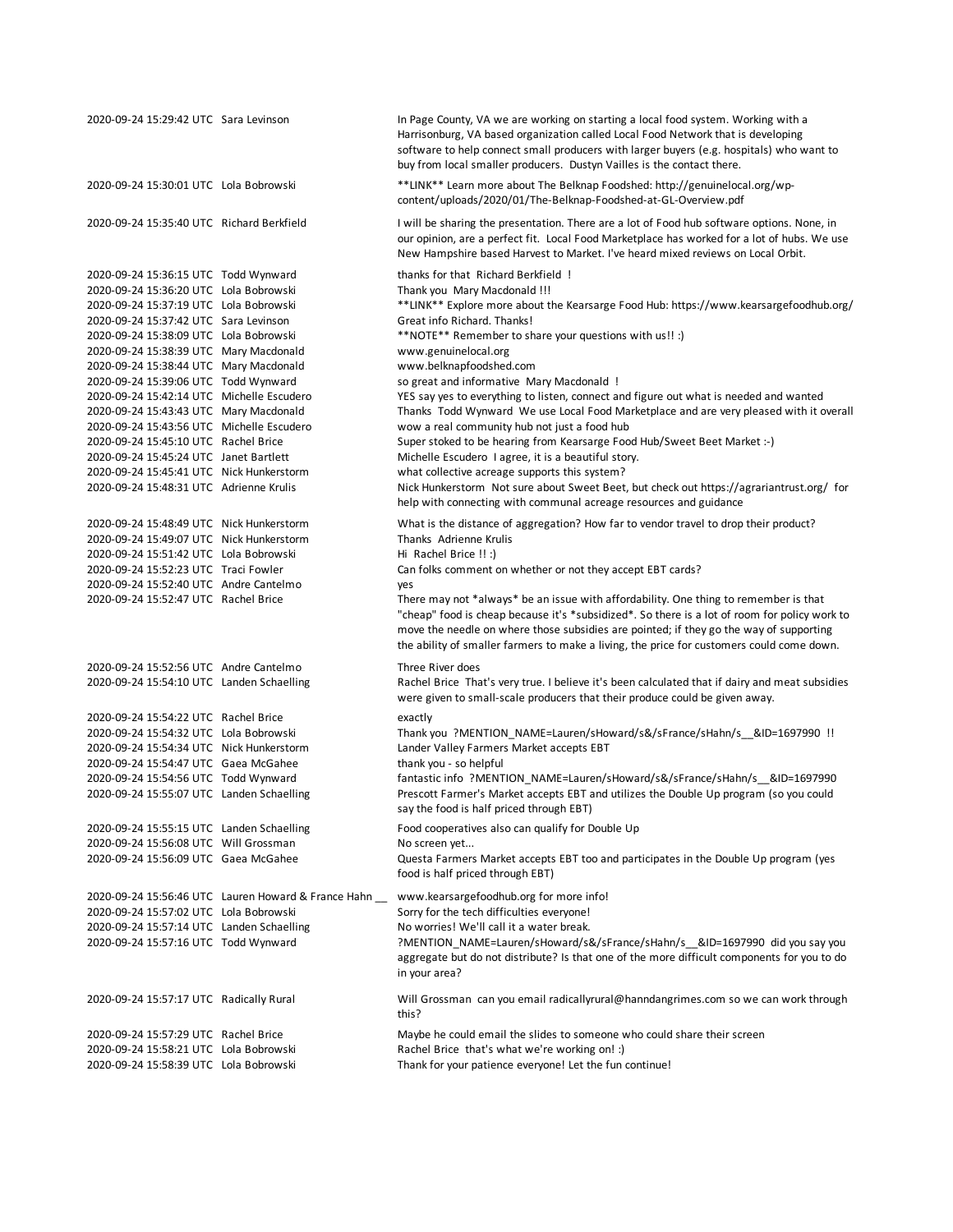|                                                                                     | 2020-09-24 16:00:30 UTC Lauren Howard & France Hahn | Todd Wynward hi todd, transportation is certainly a challenge in our area. we are<br>fortunate to have partners that help facilitate drop points for small farmers so there is a<br>bit of consolidation. But we spend a lot of time picking up directly from farmers to supply<br>our market and programs!                                                                                                                           |
|-------------------------------------------------------------------------------------|-----------------------------------------------------|---------------------------------------------------------------------------------------------------------------------------------------------------------------------------------------------------------------------------------------------------------------------------------------------------------------------------------------------------------------------------------------------------------------------------------------|
| 2020-09-24 16:02:43 UTC Lola Bobrowski<br>2020-09-24 16:10:18 UTC Landen Schaelling |                                                     | **LINK** Learn more about Three River Farmers Alliance: https://www.threeriverfa.com/<br>Do you see an issue if small farms hyper specialize and get into essentially small scale<br>monocropping?                                                                                                                                                                                                                                    |
| 2020-09-24 16:10:59 UTC Rachel Brice<br>2020-09-24 16:11:19 UTC Todd Wynward        |                                                     | @Landen<br>Thanks so much ?MENTION_NAME=Lauren/sHoward/s&/sFrance/sHahn/s__&ID=1697990<br>! and all the produce comes to your market and your programs?                                                                                                                                                                                                                                                                               |
| 2020-09-24 16:12:27 UTC Rachel Brice                                                |                                                     | @ Landen My two cents: I think potentially yes, it could be a problem. It would be<br>interesting to look at a landscape scale. If many small farms are combined into a picture of<br>a landscape, perhaps specialization for each small farm wouldn't detract from diversity at<br>the larger scale. Particularly if each farm is also implementing practices like intercropping<br>of cover crops or beneficial insect habitat etc. |
| 2020-09-24 16:13:38 UTC Adrienne Krulis                                             |                                                     | Landen Schaelling For food aggregators it may help to have a reliable source of a single<br>crop, however, for the farmer, a single crop system is dangerous in terms of crop failure,<br>also monoculture is the antithesis of regenerative farming, so a farmer is doing<br>themselves no favors for future productivity by specializing to that degree                                                                             |
| 2020-09-24 16:13:39 UTC Gaea McGahee<br>2020-09-24 16:15:05 UTC Landen Schaelling   |                                                     | Todd Wynward we need that truck!<br>Perhaps getting to a rotation that is smaller than 12-20 that direct to consumer farms try<br>to attain, but still allowing clearing crops and heavy and light feeders.                                                                                                                                                                                                                           |
| 2020-09-24 16:15:16 UTC Rachel Brice                                                |                                                     | @Adrienne Krulis I agree! Specialization wouldn't have to mean monocropping though. I<br>could, say, focus on beans, and also grow other things and pay attention to soil health,<br>rotation with grazers, etc. So I think it's not an either/or, and would require a lot of<br>intentional thought at the community level.                                                                                                          |
| 2020-09-24 16:16:43 UTC Landen Schaelling                                           |                                                     | I'd be interested to see a model of a "large farm" that only utilizes small scale practices.<br>Putting focus on employment rather than infrastructure (like tractors). That way they can<br>still have proper rotations at scale.                                                                                                                                                                                                    |
| 2020-09-24 16:17:06 UTC Adrienne Krulis                                             |                                                     | Landen Schaelling A really interesting proposition, and in the tech age could be possible.<br>Especially if you're able to rotate animals through that system for manure. Check out<br>Pastured Poultry Profits by Joel Salatin if you don't already know about him                                                                                                                                                                   |
| 2020-09-24 16:17:37 UTC Gaea McGahee<br>2020-09-24 16:17:55 UTC Adrienne Krulis     |                                                     | food launderer!<br>Rachel Brice Good point! Agrarian Trust works on this sort of cooperative and I admire<br>their ideas a lot                                                                                                                                                                                                                                                                                                        |
| 2020-09-24 16:19:12 UTC Landen Schaelling                                           |                                                     | Adrienne Krulis You can have certain bed spaces go to pasture for a given number of years.<br>It means you have to remake otherwise permanent beds, but it could still be no or low till.                                                                                                                                                                                                                                             |
| 2020-09-24 16:21:02 UTC Adrienne Krulis<br>2020-09-24 16:22:02 UTC Adrienne Krulis  |                                                     | Jan-Hendrik Cropphttps://eorganic.org/node/12857<br>Oops, saw the above farmer talk at Stonewall Farm in Keene, NH, and he had great ideas<br>about using cover crops from fallow fields as mulch for low till production fields. Very cool                                                                                                                                                                                           |
| 2020-09-24 16:23:37 UTC Rachel Brice                                                |                                                     | In addition to the idea of "scalability," there's also the idea that aggregators wouldn't have<br>to get big, and instead focus on "reproducability." Many small local/regional hubs, on<br>which the local food customer can rely, and potentially break the stranglehold of the larger<br>corps. Revolution ;-)                                                                                                                     |
|                                                                                     | 2020-09-24 16:24:11 UTC Lauren Howard & France Hahn | Rachel Brice let's be friends!                                                                                                                                                                                                                                                                                                                                                                                                        |
| 2020-09-24 16:24:20 UTC Rachel Brice                                                |                                                     | yes please! :-D                                                                                                                                                                                                                                                                                                                                                                                                                       |
|                                                                                     | 2020-09-24 16:24:45 UTC Lauren Howard & France Hahn | Yay! :D<br><b>WOW</b>                                                                                                                                                                                                                                                                                                                                                                                                                 |
| 2020-09-24 16:24:52 UTC Lisa Sieverts<br>2020-09-24 16:25:01 UTC Lola Bobrowski     |                                                     | Athese are the connections we LOVE to see happening! Thank you all for your enthusiasm<br>and engagement!! :-D                                                                                                                                                                                                                                                                                                                        |
| 2020-09-24 16:25:16 UTC Todd Wynward                                                |                                                     | woot woot Andre Cantelmo ! Gracias!                                                                                                                                                                                                                                                                                                                                                                                                   |
| 2020-09-24 16:25:23 UTC Landen Schaelling                                           |                                                     | That was amazing Andre! I see your vision and it's so ambitious and attainable!!                                                                                                                                                                                                                                                                                                                                                      |
| 2020-09-24 16:26:15 UTC Richard Berkfield                                           |                                                     | feel free to email me too: richard@foodconnects.org                                                                                                                                                                                                                                                                                                                                                                                   |
| 2020-09-24 16:31:07 UTC Landen Schaelling<br>2020-09-24 16:33:30 UTC Janet Bartlett |                                                     | That was great, thanks Andre.<br>Internal checks and balances. :-)                                                                                                                                                                                                                                                                                                                                                                    |
| 2020-09-24 16:33:38 UTC Roe-Ann Tasoulas                                            |                                                     | Andre Cantelmo do you happen to have a sweet and easy capture of #s and profitability                                                                                                                                                                                                                                                                                                                                                 |
|                                                                                     |                                                     | you can share?                                                                                                                                                                                                                                                                                                                                                                                                                        |
| 2020-09-24 16:34:03 UTC Andre Cantelmo<br>2020-09-24 16:34:33 UTC Andre Cantelmo    |                                                     | not sweet and easy                                                                                                                                                                                                                                                                                                                                                                                                                    |
| 2020-09-24 16:34:54 UTC Andre Cantelmo                                              |                                                     | Margins run between 24 and 32%<br>You need to cover costs out of that pool of money                                                                                                                                                                                                                                                                                                                                                   |
|                                                                                     |                                                     |                                                                                                                                                                                                                                                                                                                                                                                                                                       |